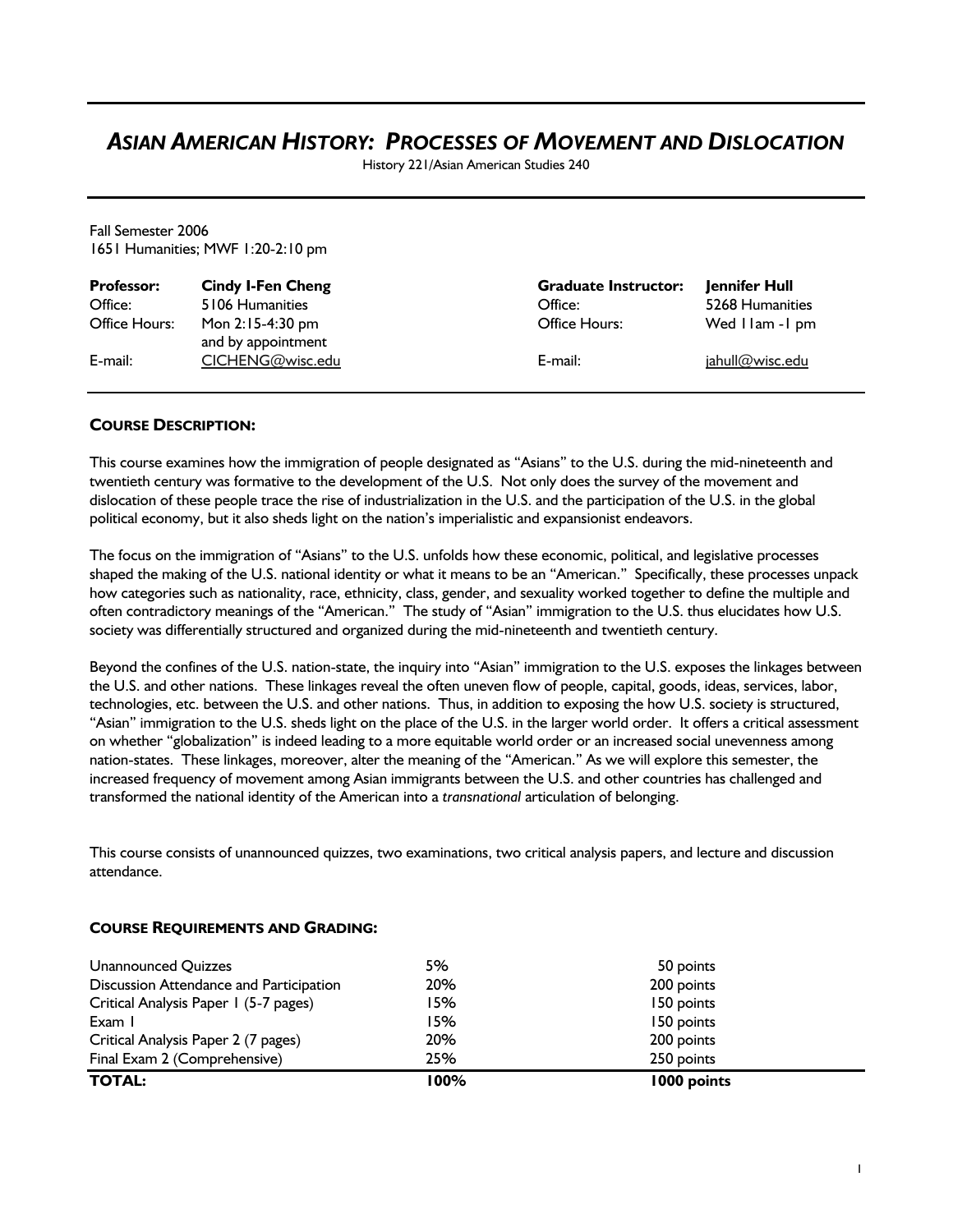# **COURSE POLICIES:**

Attendance: Regular and prompt attendance, active participation, and mature attentiveness during lecture meetings are mandatory. The professor will not distribute lecture notes via e-mail for students who miss lecture nor will lecture notes be posted on the course webpage. There are no excused absences for lecture.

Readings: Students are expected to complete each week's required readings before that Tuesday's lecture. You need to bring your books, readers, and lecture notes to each discussion section.

Discussion Sections: You will fail the course even if you do all the written work but *do not* attend weekly discussion sections. Your discussion leader has full authority to assign homework, administer quizzes, and require drafts of papers. She will provide you with additional guidelines and policies for the discussion section.

Quizzes, Writing Assignments, and Examinations: There will be unannounced quizzes on course materials in lecture. Quizzes will always be administered during the first ten to fifteen minutes of class. There will be no make-up quizzes given, without exception. Assignments are always due during the first ten minutes of lecture. Any assignment received after the first ten minutes of lecture on the due date is considered late and will not be evaluated or credited. No late work will be accepted, without exception. E-mailed submissions of papers are not permitted and will not be credited or graded, without exception. Exam 1 and Final Exam 2 will be given according to the schedule indicated in the course syllabus and according to university schedule, without exception. No incompletes will be granted for the course except in cases of personal emergencies, subject to the prompt notification of the professor, valid documentation of the particular emergency, and the discretion of the professor. Students are responsible for retaining a copy of all exams, quizzes, and assignments.

Honesty: Please read the university policy on plagiarism. All information borrowed from print sources or the internet must be clearly identified and properly credited. Any instance of plagiarism or cheating on exams, quizzes, and written assignments will result in an "F" grade for the assignment and the course.

Abilities: Any student who feels that he or she may need special accommodation due to a disability should contact me privately. Please also contact the Mcburney Disability Resource Center (http://www.mcburney.wisc.edu/) at 608-263- 2741 (phone); 263-6393 (TTY); 263-2998 (FAX); FrontDesk@mcb.wisc.edu to ensure that accommodations are implemented in a timely fashion.

Ground Rules: This course is open to a variety of ways of interpreting history and culture and students are encouraged to share their questions and ideas in lecture and discussion sections. Since there will be differences and disagreements, students are expected to show respect to the comments and positions of fellow students, the graduate instructor, as well as the professor.

Each student is warmly encouraged to meet with the professor and the graduate instructor during office hours and by appointment.

## **REQUIRED TEXTS:**

• COURSE READER ® is available at the Humanities Copy Center located at 1650 Humanities; Hours: 7:45 - 11:45am, 12:30 - 4:10pm; Phone: 263-3718 or 263-1803

A copy of the COURSE READER is available on reserve at the College Library.

## **FILMS:**

- *A Dollar A Day and Ten Cents a Dance*
- *The Chinatown Files*
- *Dirty Laundry*
- *Bontoc Eulogy*
- *Women Outside*
- *Global Cities*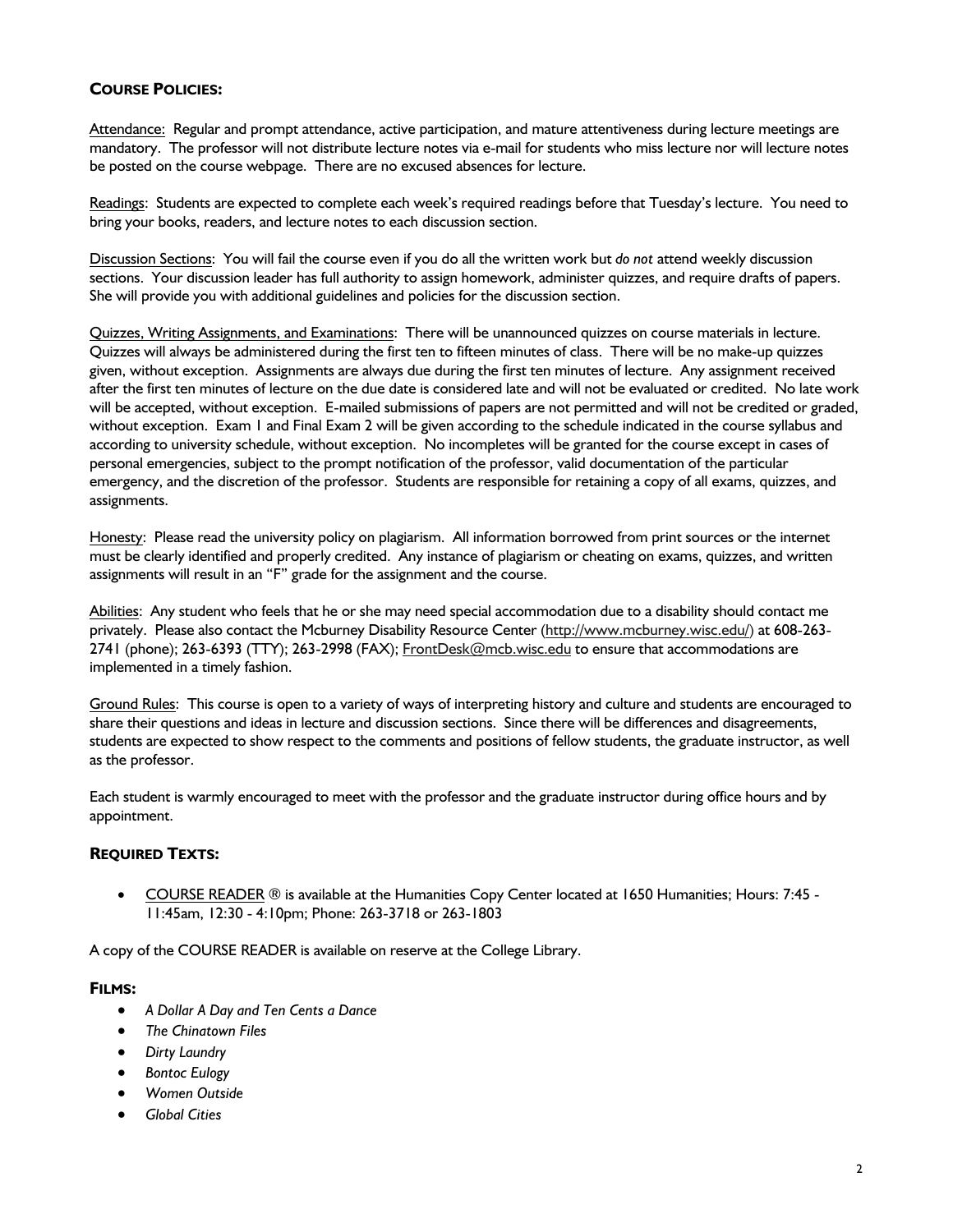## **COURSE SCHEDULE:**

| <b>Introduction - Unpacking Key Concepts and Terms</b> | WEEK I: |  |  |  |
|--------------------------------------------------------|---------|--|--|--|
|--------------------------------------------------------|---------|--|--|--|

## M 9.4 Labor Day

W 9.6

## F 9.8

Readings:

- Daniel J. Tichenor, "Overview of Major U.S. Immigration Legislation" in *Dividing Lines* (Princeton: Princeton University Press, 2002), 3-5.
- Chris Barker, "Capitalism" and "Ethnicity, Race and Nation" in *Cultural Studies* (London: Sage Publications, 2000), 13-14; 193-201.
- Bill Ong Hing, "The Western European New World and the New Americans" in *Defining American Through Immigration Policy (*Philadelphia: Temple University Press, 2004), 11-27.
- Alejandro Portes and Ruben G. Ruben G. Rumbaut, "Introduction: Who They Are and Why They Come" in *Immigrant America* (Berkeley: University of California Press, 1996), 1-27.

## **WEEK 2: The Spectacle of the Orient in U.S. Cultural Imagination**

M 9.11

W 9.13

F 9.15

Readings:

• John Tchen, *New York Before Chinatown* (Baltimore: The Johns Hopkins University Press, 1999), xv—24; 63-153.

## **WEEK 3: Growth of U. S. Industries and Markets: Mining, Railroads, and Prostitution**

| M | 9.18 |
|---|------|
| w | 9.20 |

F 9.22

#### Readings:

- Jack Chen, *The Chinese of America* (San Francisco: Harper and Row Publishers, 1980), 3-77.
- Lucie Cheng Hirata, "Free, Indentured, Enslaved" *Signs* 5:1 (Autumn, 1979), 3-29.

## **WEEK 4: Plantation Economy in Hawaii**

M 9.25

W 9.27

F 9.29 Film: *A Dollar A Day and Ten Cents a Dance*

## Readings:

- Yuji Ichioka, *The Issei* (New York: The Free Press, 1988), 7-90.
- Emma Gee, "Issei Women" in *Counterpoint* edited by Emma Gee (Los Angeles: UCLA Asian American Studies Center, 1976), 359-364.
- Hyun-chan Kim, ed., *The Korean Diaspora* (Santa Barbara: ABC Clio, 1977), 9-45.
- Miriam Sharma, "Labor Migration and Class Formation Among the Filipinos in Hawaii, 1906-1946" 579-610.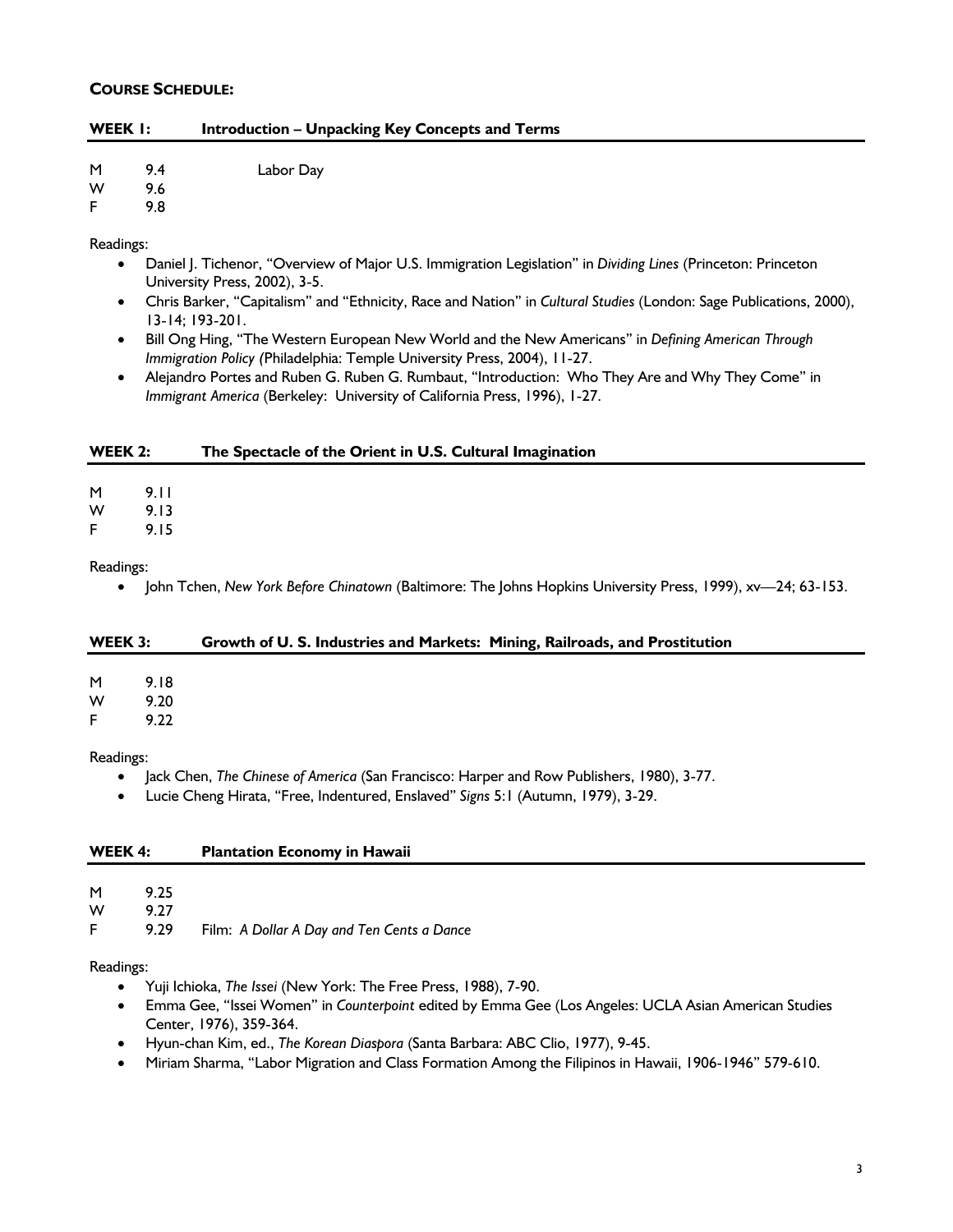- M 10.2
- W 10.4
- F 10.6

#### Readings:

- Sucheng Chan, "The Exclusion of Chinese Women" in *Entry Denied*, edited by Sucheng Chan (Philadelphia: Temple University Press, 1991), 94-146.
- Jack Chen, *The Chinese of America* (San Francisco: Harper and Row Publishers, 1980),127-177.
- Alexander Saxton, "The Indispensable Enemy" in *Counterpoint* edited by Emma Gee (Los Angeles: UCLA Asian American Studies Center, 1976), 181-189
- Yuji Ichioka, *The Issei* (New York: The Free Press, 1988), 176-254.

## **WEEK 6: Immigration Legislations and U.S. National Policies**

M 10.9 **CRITICAL ANALYSIS PAPER #1 DUE;** Film: *The Chinatown Files*

W 10.11

F 10.13

Readings:

- Daniel J. Tichenor, "The Politics of Immigration Control" in *Dividing Lines* (Princeton: Princeton University Press, 2002), 16-45.
- Bill Ong Hing, "The Undesirable Asian" and "The 1952 Act" in *Defining American Through Immigration Policy (*Philadelphia: Temple University Press, 2004), 28-92.

#### **WEEK 7: Sojourners, Prostitutes, and Bachelor Societies**

M 10.16

- W 10.18 Film: *Dirty Laundry*
- F 10.20

Readings:

- Sucheng Chan, "European and Asian Immigration into the United States in Comparative Perspective, 1820s to 1920s" 37-67.
- Franklin Ng, "The Sojourner, Return Migration, and Immigration History" in *The History and Immigration of Asian Americans*, edited by Franklin Ng (New York: Garland Publishing, Inc., 1998), 87-105.
- Nayan Shah, "Perversity, Contamination, and the Dangers of Queer Domesticity" in *Contagious Divides* (Berkeley: University of California Press, 2001) 77-104.
- Jennifer Ting, "Bachelor Society: Deviant Heterosexuality and Asian American Historiography" in *Privileging Positions* (Pullman: Washington State University Press, 1995), 271-279.

## **WEEK 8: Illicit Migrations**

W 10.25

F 10.27

Readings:

- Mai Ngai, *Impossible Subjects* (Princeton: Princeton University Press, 2004), 17-90.
- Erika Lee, "The Crooked Path" in *At America's Gate* (Chapel Hill: The University of North Carolina Press, 2003), 189-243.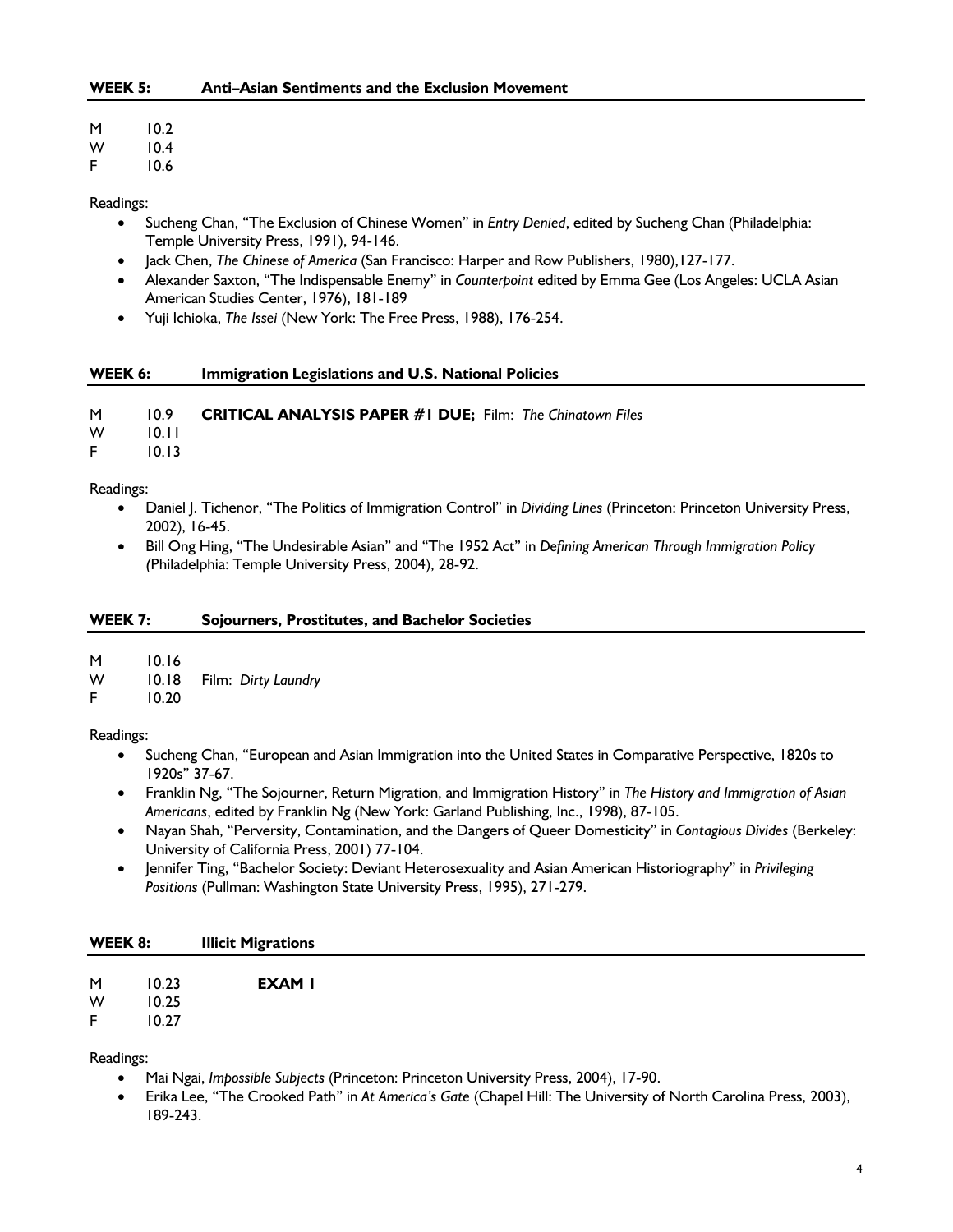| M | 10.30 |  | Film: Bontoc Eulogy |  |
|---|-------|--|---------------------|--|
|---|-------|--|---------------------|--|

 $W = 11.1$ 

F 11.3

Readings:

- Dorothy Fujita-Rony, "Empire and Migration" in *American Workers, Colonial Power* (Berkeley: University of California Press, 2003), 25-50.
- Yen Le Espiritu, Filipino Settlements in the United States" in *Filipino American Lives* (Philadelphia: Temple University Press, 1995) 1-19.
- Mae Ngai, *Impossible Subjects* (Princeton: Princeton University Press, 2004), 93-126.

#### **WEEK 10: Legacies of War and Colonization**

| M | 11.6  |           |  |
|---|-------|-----------|--|
| W | 11.8  |           |  |
| E | 11.10 | Eilm: M/a |  |

F 11.10 Film: *Women Outside*

Readings:

- Kingsley K. Lyu, "Korean Nationalist Activities in Hawaii and America 1901-1945" in *Counterpoint* edited by Emma Gee (Los Angeles: UCLA Asian American Studies Center, 1976), 106-133.
- Ji-Yeon Yuh, *Beyond the Shadow of Camptowns* (New York: New York University Press, 2002), 1-83.
- Christina Klein, "Family Ties and Political Obligation" in Cold War Constructions, ed. Christian Appy (Amherst: The University of Massachusetts Press, 2000), 35-66.
- Eleana Kim, "Wedding, Citizenship and Culture" *Social Text* 12:1 (Spring 2003): 57-81.

## **WEEK 11: Legacies of War and Colonization**

| М | 11.13 |  |
|---|-------|--|
|   |       |  |

W 11.15

F 11.17

Readings:

- Paul James Rutledge, *The Vietnamese Experience in America* (Bloomington: Indiana University Press, 1992), 1-57.
- Sucheng Chan, Surv*ivors: Cambodian Refugees in the United States* ( Chicago: University of Illinois Press, 2004), 39- 80.
- Jeremy Hein, "Hmong" in *Ethnic Origins* (New York: Russell Sage Foundation, 2006), 60-75.

#### **WEEK 12: Legacies of War and Colonization**

- M 11.20
- W 11.22 **Thanksgiving Holiday No Lecture**

## F 11.24 **Thanksgiving Holiday – No Lecture**

#### Readings:

- Bill Ong Hing," Shaping Vietnamese American Community" in *Making and Remaking Asian America Through Immigration Policy, 1850-1990* (Stanford: Stanford University Press, 1993), 121-138.
- Ruben G. Rumbaut, "Vietnamese, Laotian, and Cambodian Americans" in Contemporary *Asian Americans*, eds. Min Zhou and James Gatewood (New York: New York University Press, 2000), 175-206.
- Mai Ngai, *Impossible Subjects* (Princeton: Princeton University Press, 2004),175-201.